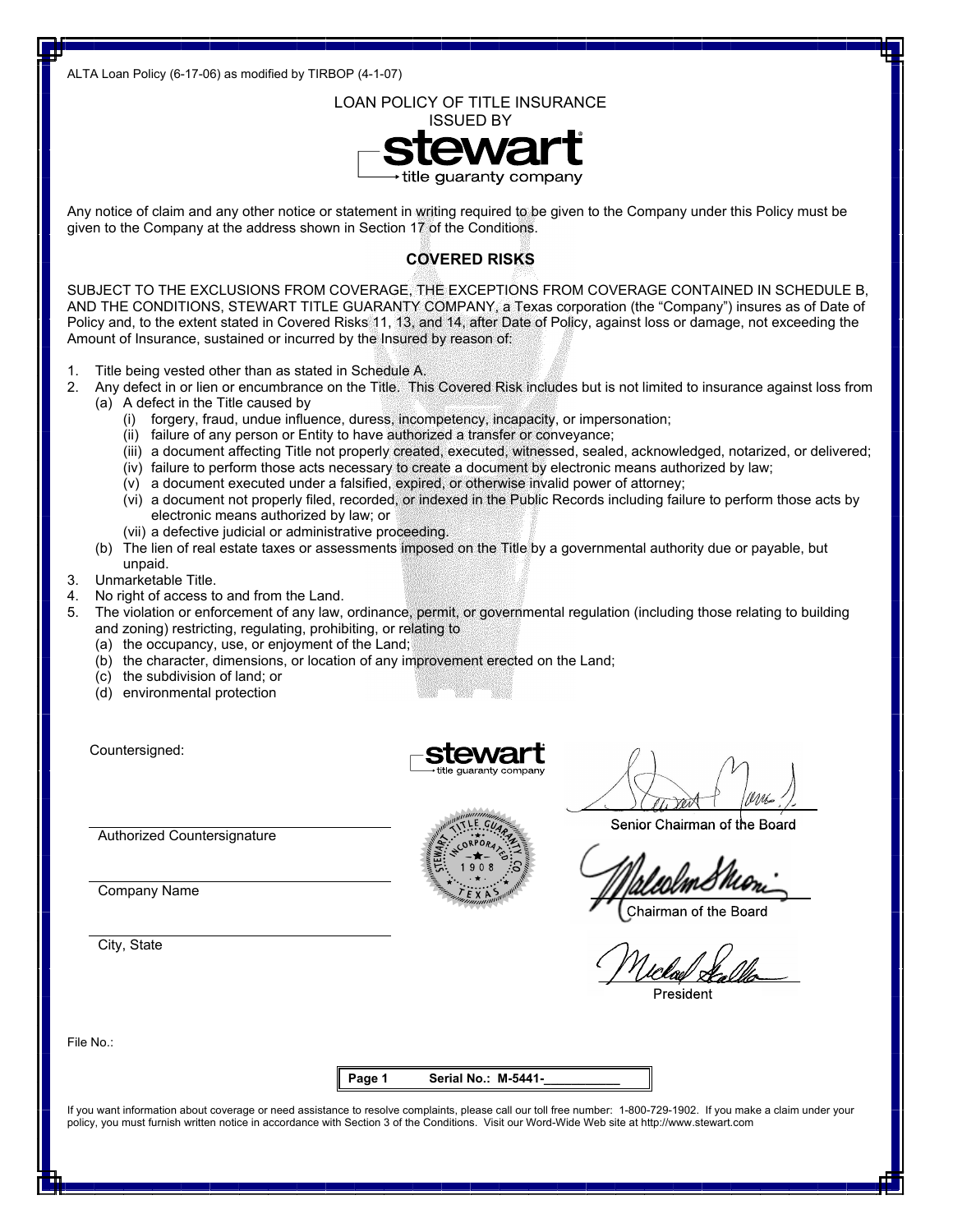if a notice, describing any part of the Land, is recorded in the Public Records setting forth the violation or intention to enforce, but only to the extent of the violation or enforcement referred to in that notice.

- **6.** An enforcement action based on the exercise of a governmental police power not covered by Covered Risk 5 if a notice of the enforcement action, describing any part of the Land, is recorded in the Public Records, but only to the extent of the enforcement referred to in that notice.
- **7.** The exercise of the rights of eminent domain if a notice of the exercise, describing any part of the Land, is recorded in the Public Records.
- **8.** Any taking by a governmental body that has occurred and is binding on the rights of a purchaser for value without Knowledge.
- **9.** The invalidity or unenforceability of the lien of the Insured Mortgage upon the Title. This Covered Risk includes but is not limited to insurance against loss from any of the following impairing the lien of the Insured Mortgage:
	- (a) forgery, fraud, undue influence, duress, incompetency, incapacity, or impersonation;
	- (b) failure of any person or Entity to have authorized a transfer or conveyance;
	- (c) the Insured Mortgage not being properly created, executed, witnessed, sealed, acknowledged, notarized, or delivered;
	- (d) failure to perform those acts necessary to create a document by electronic means authorized by law;
	- (e) a document executed under a falsified, expired, or otherwise invalid power of attorney;
	- (f) a document not properly filed, recorded, or indexed in the Public Records including failure to perform those acts by electronic means authorized by law; or
	- (g) a defective judicial or administrative proceeding.
- 10. The lack of priority of the lien of the Insured Mortgage upon the Title over any other lien or encumbrance.
- 11. The lack of priority of the lien of the Insured Mortgage upon the Title
	- (a) as security for each and every advance of proceeds of the loan secured by the Insured Mortgage over any statutory lien for services, labor, or material arising from construction of an improvement or work related to the Land when the improvement or work is either:
- (i) contracted for or commenced on or before Date of Policy; or
- (ii) contracted for, commenced, or continued after Date of Policy if the construction is financed, in whole or in part, by proceeds of the loan secured by the Insured Mortgage that the Insured has advanced or is obligated on Date of Policy to advance; and
- (b) over the lien of any assessments for street improvements under construction or completed at Date of Policy.
- 12. The invalidity or unenforceability of any assignment of the Insured Mortgage, provided the assignment is shown in Schedule A, or the failure of the assignment shown in Schedule A to vest title to the Insured Mortgage in the named Insured assignee free and clear of all liens.
- 13. The invalidity, unenforceability, lack of priority, or avoidance of the lien of the Insured Mortgage upon the Title
	- (a) resulting from the avoidance in whole or in part, or from a court order providing an alternative remedy, of any transfer of all or any part of the title to or any interest in the Land occurring prior to the transaction creating the lien of the Insured Mortgage because that prior transfer constituted a fraudulent or preferential transfer under federal bankruptcy, state insolvency, or similar creditors' rights laws; or
	- (b) because the Insured Mortgage constitutes a preferential transfer under federal bankruptcy, state insolvency, or similar creditors' rights laws by reason of the failure of its recording in the Public Records
		- to be timely, or
		- ii) to impart notice of its existence to a purchaser for value or to a judgment or lien creditor.
- 14. Any defect in or lien or encumbrance on the Title or other matter included in Covered Risks 1 through 13 that has been created or attached or has been filed or recorded in the Public Records subsequent to Date of Policy and prior to the recording of the Insured Mortgage in the Public Records.

The Company will also pay the costs, attorneys' fees, and expenses incurred in defense of any matter insured against by this Policy, but only to the extent provided in the Conditions.

## **Exclusions from Coverage**

The following matters are expressly excluded from the coverage of this policy, and the Company will not pay loss or damage, costs, attorneys' fees, or expenses that arise by reason of:

- 1. (a) Any law, ordinance, permit, or governmental regulation (including those relating to building and zoning) restricting, regulating, prohibiting, or relating to
	- (i) the occupancy, use, or enjoyment of the Land;
	- (ii) the character, dimensions, or location of any improvement erected on the Land;
	- (iii) the subdivision of land; or
	- (iv) environmental protection; or the effect of any violation of these laws, ordinances, or governmental regulations. This Exclusion 1(a) does not modify or limit the coverage provided under Covered Risk 5.
	- (b) Any governmental police power. This Exclusion 1(b) does not modify or limit the coverage provided under Covered Risk 6.
- 2. Rights of eminent domain. This Exclusion does not modify or limit the coverage provided under Covered Risk 7 or 8.
- 3. Defects, liens, encumbrances, adverse claims, or other matters:
	- (a) created, suffered, assumed, or agreed to by the Insured Claimant;
	- (b) not Known to the Company, not recorded in the Public Records at Date of Policy, but Known to the Insured Claimant and not disclosed in writing to the Company by the Insured Claimant prior to the date the Insured Claimant became an Insured under this policy;
	- (c) resulting in no loss or damage to the Insured Claimant;
- (d) attaching or created subsequent to Date of Policy (however, this does not modify or limit the coverage provided under Covered Risk 11, 13, or 14); or
- (e) resulting in loss or damage that would not have been sustained if the Insured Claimant had paid value for the Insured Mortgage.
- 4. Unenforceability of the lien of the Insured Mortgage because of the inability or failure of an Insured to comply with applicable doing-business laws of the state where the Land is situated.
- Invalidity or unenforceability in whole or in part of the lien of the Insured Mortgage that arises out of the transaction evidenced by the Insured Mortgage and is based upon usury or any consumer credit protection or truth-in-lending law.
	- Any claim, by reason of the operation of federal bankruptcy, state insolvency, or similar creditors' rights laws, that the transaction creating the lien of the Insured Mortgage, is:
		- (a) a fraudulent conveyance or fraudulent transfer, or
		- (b) a preferential transfer for any reason not stated in Covered Risk 13(b) of this policy.
- 7. Any lien on the Title for real estate taxes or assessments imposed by governmental authority and created or attaching between Date of Policy and the date of recording of the Insured Mortgage in the Public Records. This Exclusion does not modify or limit the coverage provided under Covered Risk 11(b).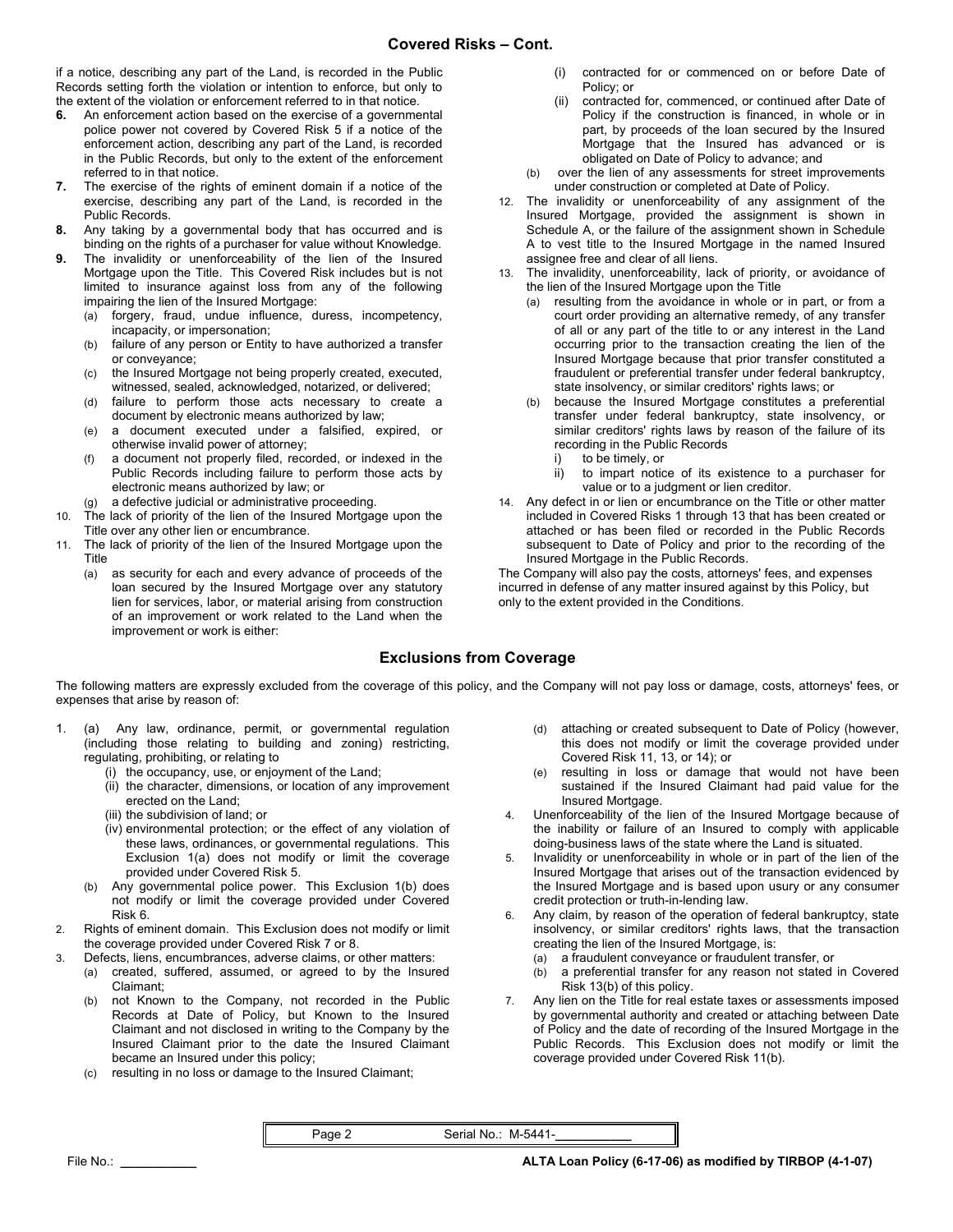## **1. DEFINITION OF TERMS**

- The following terms when used in this policy mean:
- (a) "Amount of Insurance": The amount stated in Schedule A, as may be increased or decreased by endorsement to this policy, increased by Section 8(b) or decreased by Section 10 of these Conditions.
- (b) "Date of Policy": The date designated as "Date of Policy" in Schedule A.
- (c) "Entity": A corporation, partnership, trust, limited liability company, or other similar legal entity.
- (d) "Indebtedness": The obligation secured by the Insured Mortgage including one evidenced by electronic means authorized by law, and if that obligation is the payment of a debt, the Indebtedness is the sum of
	- i) the amount of the principal disbursed as of Date of Policy;
	- ii) the amount of the principal disbursed subsequent to Date of Policy;
	- iii) the construction loan advances made subsequent to Date of Policy for the purpose of financing in whole or in part the construction of an improvement to the Land or related to the Land that the Insured was and continued to be obligated to advance at Date of Policy and at the date of the advance;
	- iv) interest on the loan;
	- v) the prepayment premiums, exit fees, and other similar fees or penalties allowed by law;
	- vi) the expenses of foreclosure and any other costs of enforcement;
	- vii) the amounts advanced to assure compliance with laws or to protect the lien or the priority of the lien of the Insured Mortgage before the acquisition of the estate or interest in the Title;
	- viii) the amounts to pay taxes and insurance; and
	- ix) the reasonable amounts expended to prevent deterioration of improvements; but the Indebtedness is reduced by the total of all payments and by any amount forgiven by an Insured.
- (e) "Insured": The Insured named in Schedule A.
	- (i) The term "Insured" also includes
		- (A) the owner of the Indebtedness and each successor in ownership of the Indebtedness, whether the owner or successor owns the Indebtedness for its own account or as a trustee or other fiduciary, except a successor who is an obligor under the provisions of Section 12(c) of these Conditions;
		- (B) the person or Entity who has "control" of the "transferable record," if the Indebtedness is evidenced by a "transferable record," as these terms are defined by applicable electronic transactions law;
		- (C) successors to an Insured by dissolution, merger, consolidation, distribution, or reorganization;
		- (D) successors to an Insured by its conversion to another kind of Entity;
		- (E) a grantee of an Insured under a deed delivered without payment of actual valuable consideration conveying the Title
			- (1) if the stock, shares, memberships, or other equity interests of the grantee are whollyowned by the named Insured,
			- (2) if the grantee wholly owns the named Insured, or
			- (3) if the grantee is wholly-owned by an affiliated Entity of the named Insured, provided the affiliated Entity and the named Insured are both wholly-owned by the same person or Entity;
		- (F) any government agency or instrumentality that is an insurer or guarantor under an insurance contract or

guaranty insuring or guaranteeing the Indebtedness secured by the Insured Mortgage, or any part of it, whether named as an Insured or not;

- With regard to  $(A)$ ,  $(B)$ ,  $(C)$ ,  $(D)$ , and  $(E)$  reserving, however, all rights and defenses as to any successor that the Company would have had against any predecessor Insured, unless the successor acquired the Indebtedness as a purchaser for value without Knowledge of the asserted defect, lien, encumbrance, or other matter insured against by this policy.
- (f) "Insured Claimant": An Insured claiming loss or damage.
- (g) "Insured Mortgage": The Mortgage described in paragraph 4 of Schedule A.<br>"Knowledge" or
- (h) "Knowledge" or "Known": Actual knowledge, not constructive knowledge or notice that may be imputed to an Insured by reason of the Public Records or any other records that impart constructive notice of matters affecting the Title.
- (i) "Land": The land described in Schedule A, and affixed improvements that by law constitute real property. The term "Land" does not include any property beyond the lines of the area described in Schedule A, nor any right, title, interest, estate, or easement in abutting streets, roads, avenues, alleys, lanes, ways, or waterways, but this does not modify or limit the extent that a right of access to and from the Land is insured by this policy.
- (j) "Mortgage": Mortgage, deed of trust, trust deed, or other security instrument, including one evidenced by electronic means authorized by law.
- (k) "Public Records": Records established under state statutes at Date of Policy for the purpose of imparting constructive notice of matters relating to real property to purchasers for value and without Knowledge. With respect to Covered Risk 5(d), "Public Records" shall also include environmental protection liens filed in the records of the clerk of the United States District Court for the district where the Land is located.
- (l) "Title": The estate or interest described in Schedule A.
- (m) "Unmarketable Title": Title affected by an alleged or apparent matter that would permit a prospective purchaser or lessee of the Title or lender on the Title or a prospective purchaser of the Insured Mortgage to be released from the obligation to purchase, lease, or lend if there is a contractual condition requiring the delivery of marketable title.

## **2. CONTINUATION OF INSURANCE**

The coverage of this policy shall continue in force as of Date of Policy in favor of an Insured after acquisition of the Title by an Insured or after conveyance by an Insured, but only so long as the Insured retains an estate or interest in the Land, or holds an obligation secured by a purchase money Mortgage given by a purchaser from the Insured, or only so long as the Insured shall have liability by reason of warranties in any transfer or conveyance of the Title. This policy shall not continue in force in favor of any purchaser from the Insured of either (i) an estate or interest in the Land, or (ii) an obligation secured by a purchase money Mortgage given to the Insured.

## **3. NOTICE OF CLAIM TO BE GIVEN BY INSURED CLAIMANT**

The Insured shall notify the Company promptly in writing (i) in case of any litigation as set forth in Section 5(a) of these Conditions, (ii) in case Knowledge shall come to an Insured of any claim of title or interest that is adverse to the Title or the lien of the Insured Mortgage, as insured, and that might cause loss or damage for which the Company may be liable by virtue of this policy, or (iii) if the Title or the lien of the Insured Mortgage, as insured, is rejected as Unmarketable Title. If the Company is prejudiced by the failure of the Insured Claimant to provide prompt notice, the Company's liability to the Insured Claimant under the policy shall be reduced to the extent of the prejudice.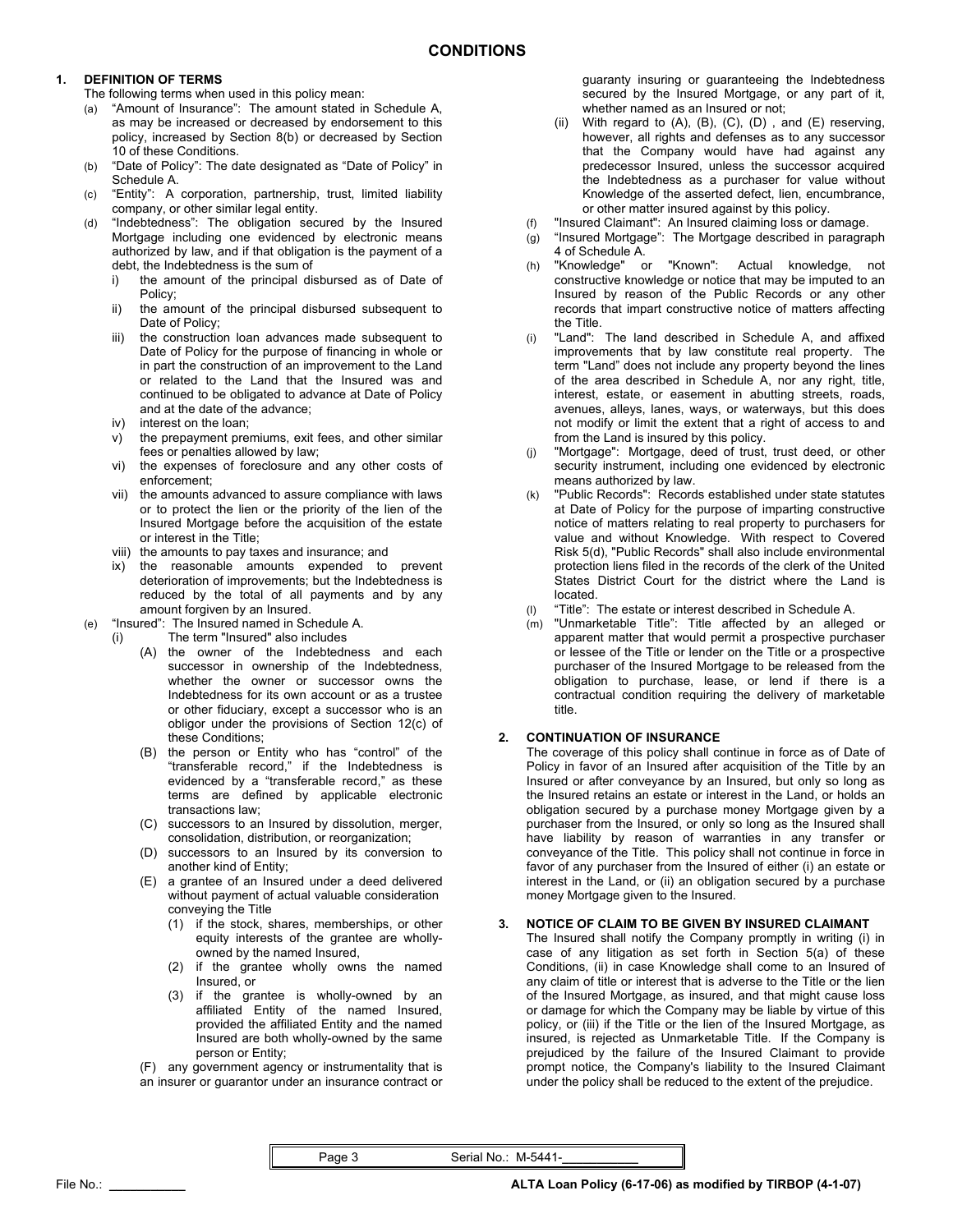## **4. PROOF OF LOSS**

In the event the Company is unable to determine the amount of loss or damage, the Company may, at its option, require as a condition of payment that the Insured Claimant furnish a signed proof of loss. The proof of loss must describe the defect, lien, encumbrance, or other matter insured against by this policy that constitutes the basis of loss or damage and shall state, to the extent possible, the basis of calculating the amount of the loss or damage

## **5. DEFENSE AND PROSECUTION OF ACTIONS**

- (a) Upon written request by the Insured, and subject to the options contained in Section 7 of these Conditions, the Company, at its own cost and without unreasonable delay, shall provide for the defense of an Insured in litigation in which any third party asserts a claim covered by this policy adverse to the Insured. This obligation is limited to only those stated causes of action alleging matters insured against by this policy. The Company shall have the right to select counsel of its choice (subject to the right of the Insured to object for reasonable cause) to represent the Insured as to those stated causes of action. It shall not be liable for and will not pay the fees of any other counsel. The Company will not pay any fees, costs, or expenses incurred by the Insured in the defense of those causes of action that allege matters not insured against by this policy.
- (b) The Company shall have the right, in addition to the options contained in Section 7 of these Conditions, at its own cost, to institute and prosecute any action or proceeding or to do any other act that in its opinion may be necessary or desirable to establish the Title or the lien of the Insured Mortgage, as insured, or to prevent or reduce loss or damage to the Insured. The Company may take any appropriate action under the terms of this policy, whether or not it shall be liable to the Insured. The exercise of these rights shall not be an admission of liability or waiver of any provision of this policy. If the Company exercises its rights under this subsection, it must do so diligently.
- Whenever the Company brings an action or asserts a defense as required or permitted by this policy, the Company may pursue the litigation to a final determination by a court of competent jurisdiction, and it expressly reserves the right, in its sole discretion, to appeal any adverse judgment or order.

## **6. DUTY OF INSURED CLAIMANT TO COOPERATE**

- (a) In all cases where this policy permits or requires the Company to prosecute or provide for the defense of any action or proceeding and any appeals, the Insured shall secure to the Company the right to so prosecute or provide defense in the action or proceeding, including the right to use, at its option, the name of the Insured for this purpose. Whenever requested by the Company, the Insured, at the Company's expense, shall give the Company all reasonable aid (i) in securing evidence, obtaining witnesses, prosecuting or defending the action or proceeding, or effecting settlement, and (ii) in any other lawful act that in the opinion of the Company may be necessary or desirable to establish the Title, the lien of the Insured Mortgage, or any other matter as insured. If the Company is prejudiced by the failure of the Insured to furnish the required cooperation, the Company's obligations to the Insured under the policy shall terminate, including any liability or obligation to defend, prosecute, or continue any litigation, with regard to the matter or matters requiring such cooperation.
- The Company may reasonably require the Insured Claimant to submit to examination under oath by any authorized representative of the Company and to produce for examination, inspection, and copying, at such reasonable times and places as may be designated by the authorized representative of the Company, all records, in whatever medium maintained, including books, ledgers, checks,

memoranda, correspondence, reports, e-mails, disks, tapes, and videos whether bearing a date before or after Date of Policy, that reasonably pertain to the loss or damage. Further, if requested by any authorized representative of the Company, the Insured Claimant shall grant its permission, in writing, for any authorized representative of the Company to examine, inspect, and copy all of these records in the custody or control of a third party that reasonably pertain to the loss or damage. All information designated as confidential by the Insured Claimant provided to the Company pursuant to this Section shall not be disclosed to others unless, in the reasonable judgment of the Company, it is necessary in the administration of the claim. Failure of the Insured Claimant to submit for examination under oath, produce any reasonably requested information, or grant permission to secure reasonably necessary information from third parties as required in this subsection, unless prohibited by law or governmental regulation, shall terminate any liability of the Company under this policy as to that claim.

#### **7. OPTIONS TO PAY OR OTHERWISE SETTLE CLAIMS; TERMINATION OF LIABILITY**

In case of a claim under this policy, the Company shall have the following additional options:

- **(a)** To Pay or Tender Payment of the Amount of Insurance or to Purchase the Indebtedness.
	- To pay or tender payment of the Amount of Insurance under this policy together with any costs, attorneys' fees, and expenses incurred by the Insured Claimant that were authorized by the Company up to the time of payment or tender of payment and that the Company is obligated to pay; or
	- (ii) To purchase the Indebtedness for the amount of the Indebtedness on the date of purchase, together with any costs, attorneys' fees, and expenses incurred by the Insured Claimant that were authorized by the Company up to the time of purchase and that the Company is obligated to pay.

When the Company purchases the Indebtedness, the Insured shall transfer, assign, and convey to the Company the Indebtedness and the Insured Mortgage, together with any collateral security.

Upon the exercise by the Company of either of the options provided for in subsections (a)(i) or (ii), all liability and obligations of the Company to the Insured under this policy, other than to make the payment required in those subsections, shall terminate, including any liability or obligation to defend, prosecute, or continue any litigation.

- (b) To Pay or Otherwise Settle With Parties Other Than the Insured or With the Insured Claimant.
	- (i) to pay or otherwise settle with other parties for or in the name of an Insured Claimant any claim insured against under this policy. In addition, the Company will pay any costs, attorneys' fees, and expenses incurred by the Insured Claimant that were authorized by the Company up to the time of payment and that the Company is obligated to pay; or
	- (ii) to pay or otherwise settle with the Insured Claimant the loss or damage provided for under this policy, together with any costs, attorneys' fees, and expenses incurred by the Insured Claimant that were authorized by the Company up to the time of payment and that the Company is obligated to pay.

Upon the exercise by the Company of either of the options provided for in subsections (b)(i) or (ii), the Company's obligations to the Insured under this policy for the claimed loss or damage, other than the payments required to be made, shall terminate, including any liability or obligation to defend, prosecute, or continue any litigation.

Page 4 Serial No.: M-5441-**\_\_\_\_\_\_\_\_\_\_\_**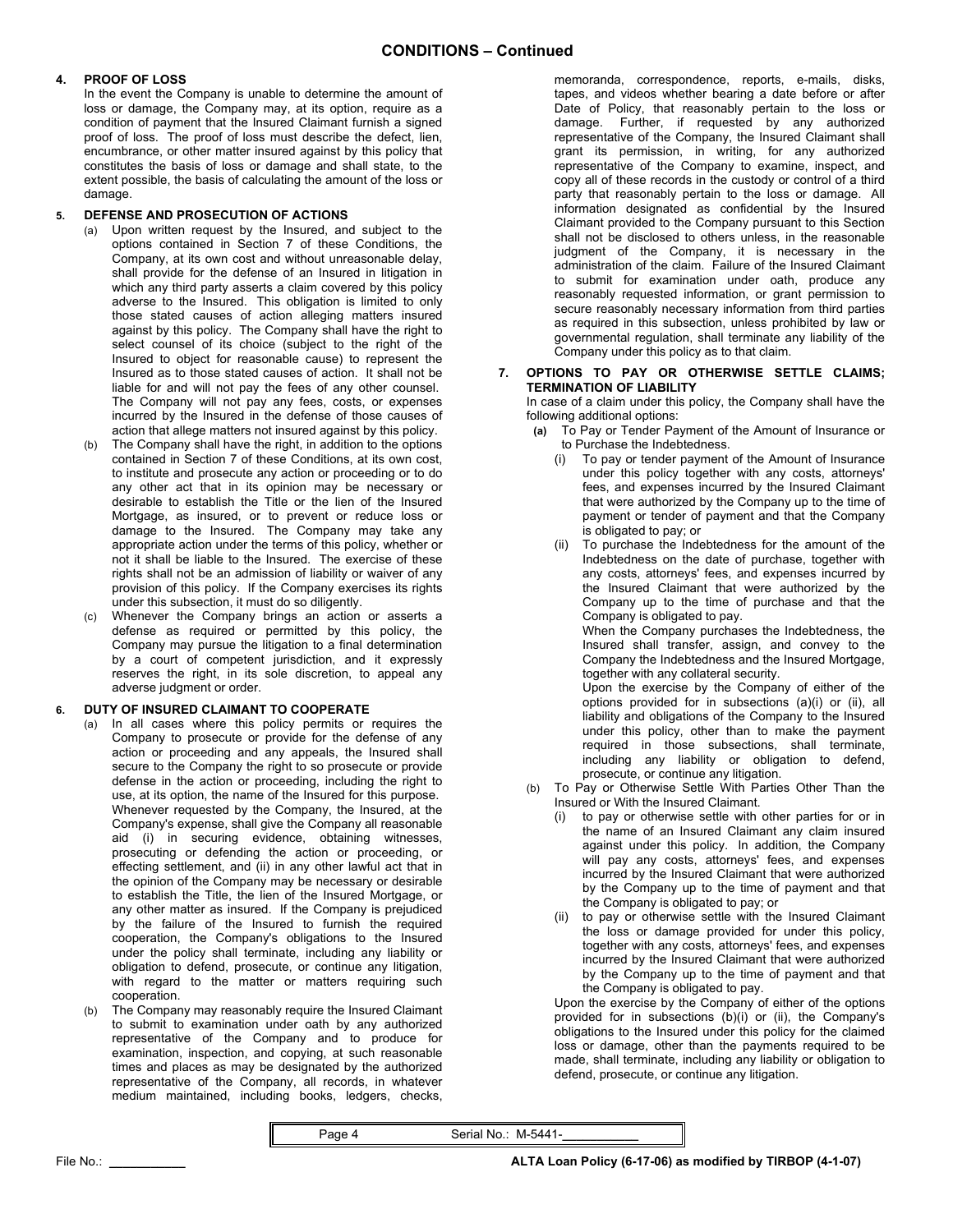#### **8. DETERMINATION AND EXTENT OF LIABILITY**

This policy is a contract of indemnity against actual monetary loss or damage sustained or incurred by the Insured Claimant who has suffered loss or damage by reason of matters insured against by this policy.

- (a) The extent of liability of the Company for loss or damage under this policy shall not exceed the least of
	- the Amount of Insurance,
	- (ii) the Indebtedness,
	- (iii) the difference between the value of the Title as insured and the value of the Title subject to the risk insured against by this policy, or
	- (iv) if a government agency or instrumentality is the Insured Claimant, the amount it paid in the acquisition of the Title or the Insured Mortgage in satisfaction of its insurance contract or guaranty.
- (b) If the Company pursues its rights under Section 5 of these Conditions and is unsuccessful in establishing the Title or the lien of the Insured Mortgage, as insured.
	- the Amount of Insurance shall be increased by 10%, and
	- (ii) the Insured Claimant shall have the right to have the loss or damage determined either as of the date the claim was made by the Insured Claimant or as of the date it is settled and paid.
- (c) In the event the Insured has acquired the Title in the manner described in Section 2 of these Conditions or has conveyed the Title, then the extent of liability of the Company shall continue as set forth in Section 8(a) of these Conditions.
- (d) In addition to the extent of liability under (a), (b), and (c), the Company will also pay those costs, attorneys' fees, and expenses incurred in accordance with Sections 5 and 7 of these Conditions.

## **9. LIMITATION OF LIABILITY**

- (a) If the Company establishes the Title, or removes the alleged defect, lien, or encumbrance, or cures the lack of a right of access to or from the Land, or cures the claim of Unmarketable Title, or establishes the lien of the Insured Mortgage, all as insured, in a reasonably diligent manner by any method, including litigation and the completion of any appeals, it shall have fully performed its obligations with respect to that matter and shall not be liable for any loss or damage caused to the Insured.
- (b) n the event of any litigation, including litigation by the Company or with the Company's consent, the Company shall have no liability for loss or damage until there has been a final determination by a court of competent jurisdiction, and disposition of all appeals, adverse to the Title or to the lien of the Insured Mortgage, as insured.
- (c) The Company shall not be liable for loss or damage to the Insured for liability voluntarily assumed by the Insured in settling any claim or suit without the prior written consent of the Company.

#### **10. REDUCTION OF INSURANCE; REDUCTION OR TERMINATION OF LIABILITY**

- (a) All payments under this policy, except payments made for costs, attorneys' fees, and expenses, shall reduce the Amount of Insurance by the amount of the payment. However, any payments made prior to the acquisition of Title as provided in Section 2 of these Conditions shall not reduce the Amount of Insurance afforded under this policy except to the extent that the payments reduce the Indebtedness.
- (b) The voluntary satisfaction or release of the Insured Mortgage shall terminate all liability of the Company except as provided in Section 2 of these Conditions.

## **11. PAYMENT OF LOSS**

When liability and the extent of loss or damage have been definitely fixed in accordance with these Conditions, the payment shall be made within 30 days.

#### **12. RIGHTS OF RECOVERY UPON PAYMENT OR SETTLEMENT**

- (a) The Company's Right to Recover.
- Whenever the Company shall have settled and paid a claim under this policy, it shall be subrogated and entitled to the rights of the Insured Claimant in the Title or Insured Mortgage and all other rights and remedies in respect to the claim that the Insured Claimant has against any person or property, to the extent of the amount of any loss, costs, attorneys' fees, and expenses paid by the Company. If requested by the Company, the Insured Claimant shall execute documents to evidence the transfer to the Company of these rights and remedies. The Insured Claimant shall permit the Company to sue, compromise, or settle in the name of the Insured Claimant and to use the name of the Insured Claimant in any transaction or litigation involving these rights and remedies. If a payment on account of a claim does not fully cover the loss of the Insured Claimant, the Company shall defer the exercise of its right to recover until after the Insured Claimant shall have recovered its loss.
- (b) The Insured's Rights and Limitations.
	- (i) The owner of the Indebtedness may release or substitute the personal liability of any debtor or guarantor, extend or otherwise modify the terms of payment, release a portion of the Title from the lien of the Insured Mortgage, or release any collateral security for the Indebtedness, if it does not affect the enforceability or priority of the lien of the Insured Mortgage.
	- (ii) If the Insured exercises a right provided in (b)(i), but has Knowledge of any claim adverse to the Title or the lien of the Insured Mortgage insured against by this policy, the Company shall be required to pay only that part of any losses insured against by this policy that shall exceed the amount, if any, lost to the Company by reason of the impairment by the Insured Claimant of the Company's right of subrogation.
- (c) The Company's Rights Against Noninsured Obligors

The Company's right of subrogation includes the Insured's rights against non-insured obligors including the rights of the Insured to indemnities, guaranties, other policies of insurance, or bonds, notwithstanding any terms or conditions contained in those instruments that address subrogation rights. The Company's right of subrogation shall not be avoided by acquisition of the Insured Mortgage by an obligor (except an obligor described in Section 1(e)(i)(F) of these Conditions) who acquires the Insured Mortgage as a result of an indemnity, guarantee, other policy of insurance, or bond, and the obligor will not be an Insured under this policy.

## **13. ARBITRATION**

Either the Company or the Insured may demand that the claim or controversy shall be submitted to arbitration pursuant to the Title Insurance Arbitration Rules of the American Land Title Association ("Rules"). Except as provided in the Rules, there shall be no joinder or consolidation with claims or controversies of other persons. Arbitrable matters may include, but are not limited to, any controversy or claim between the Company and the Insured arising out of or relating to this policy, any service in connection with its issuance or the breach of a policy provision, or to any other controversy or claim arising out of the transaction giving rise to this policy. All arbitrable matters when the Amount of Insurance is \$2,000,000 or less shall be arbitrated at the option of either the Company or the Insured. All arbitrable matters when the Amount of Insurance is in excess of \$2,000,000 shall be arbitrated only when agreed to by both the Company and the Insured. Arbitration pursuant to this policy and under the Rules shall be binding upon the parties. Judgment upon the award rendered by the Arbitrator(s) may be entered in any court of competent jurisdiction.

## **CONDITIONS – Continued**

Page 5 **Serial No.: M-5441-**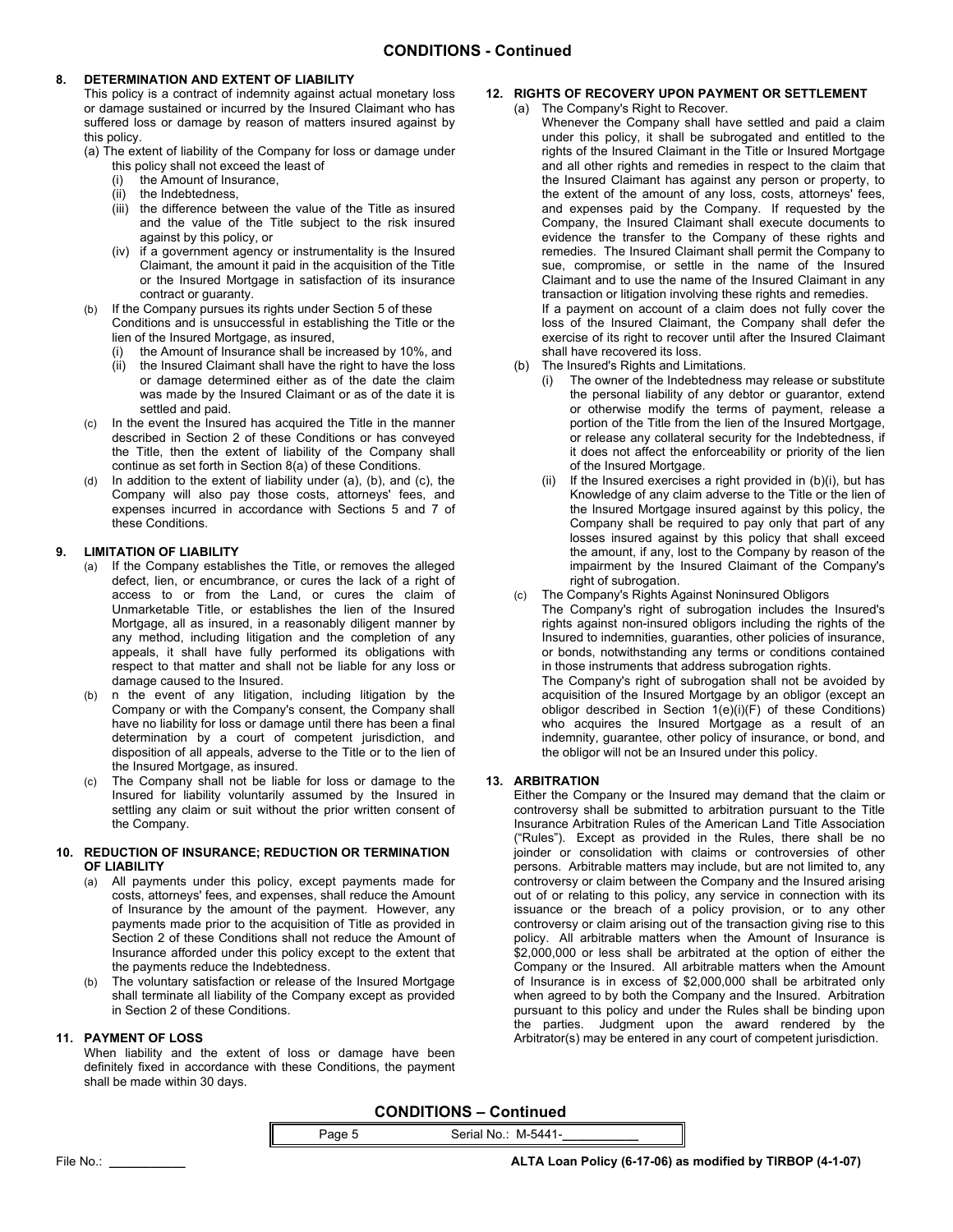#### **14. LIABILITY LIMITED TO THIS POLICY; POLICY ENTIRE CONTRACT.**

- (a) This policy together with all endorsements, if any, attached to it by the Company is the entire policy and contract between the Insured and the Company. In interpreting any provision of this policy, this policy shall be construed as a whole.
- (b) Any claim of loss or damage that arises out of the status of the Title or lien of the Insured Mortgage or by any action asserting such claim shall be restricted to this policy.
- (c) Any amendment of or endorsement to this policy must be in writing and authenticated by an authorized person, or expressly incorporated by Schedule A of this policy.
- (d) Each endorsement to this policy issued at any time is made a part of this policy and is subject to all of its terms and provisions. Except as the endorsement expressly states, it does not (i) modify any of the terms and provisions of the policy, (ii) modify any prior endorsement, (iii) extend the Date of Policy, or (iv) increase the Amount of Insurance.

#### **15. SEVERABILITY.**

In the event any provision of this policy, in whole or in part, is held invalid or unenforceable under applicable law, the policy shall be deemed not to include that provision or such part held to be invalid, but all other provisions shall remain in full force and effect.

#### **16. CHOICE OF LAW; FORUM.**

(a) Choice of Law: The Insured acknowledges the Company has underwritten the risks covered by this policy and determined the premium charged therefor in reliance upon the law affecting interests in real property and applicable to the interpretation, rights, remedies, or enforcement of policies of title insurance of the jurisdiction where the Land is located.

Therefore, the court or an arbitrator shall apply the law of the jurisdiction where the Land is located to determine the validity of claims against the Title or the lien of the Insured Mortgage that are adverse to the Insured and to interpret and enforce the terms of this policy. In neither case shall the court or arbitrator apply its conflicts of law principles to determine the applicable law.

(b) Choice of Forum: Any litigation or other proceeding brought by the Insured against the Company must be filed only in a state or federal court within the United States of America or its territories having appropriate jurisdiction.

#### **17. NOTICES, WHERE SENT.**

Any notice of claim and any other notice or statement in writing required to be given to the Company under this policy must be given to the Company at Claims Department at P.O. Box 2029, Houston, TX 77252-2029.



Page 6 Serial No.: M-5441-**\_\_\_\_\_\_\_\_\_\_\_**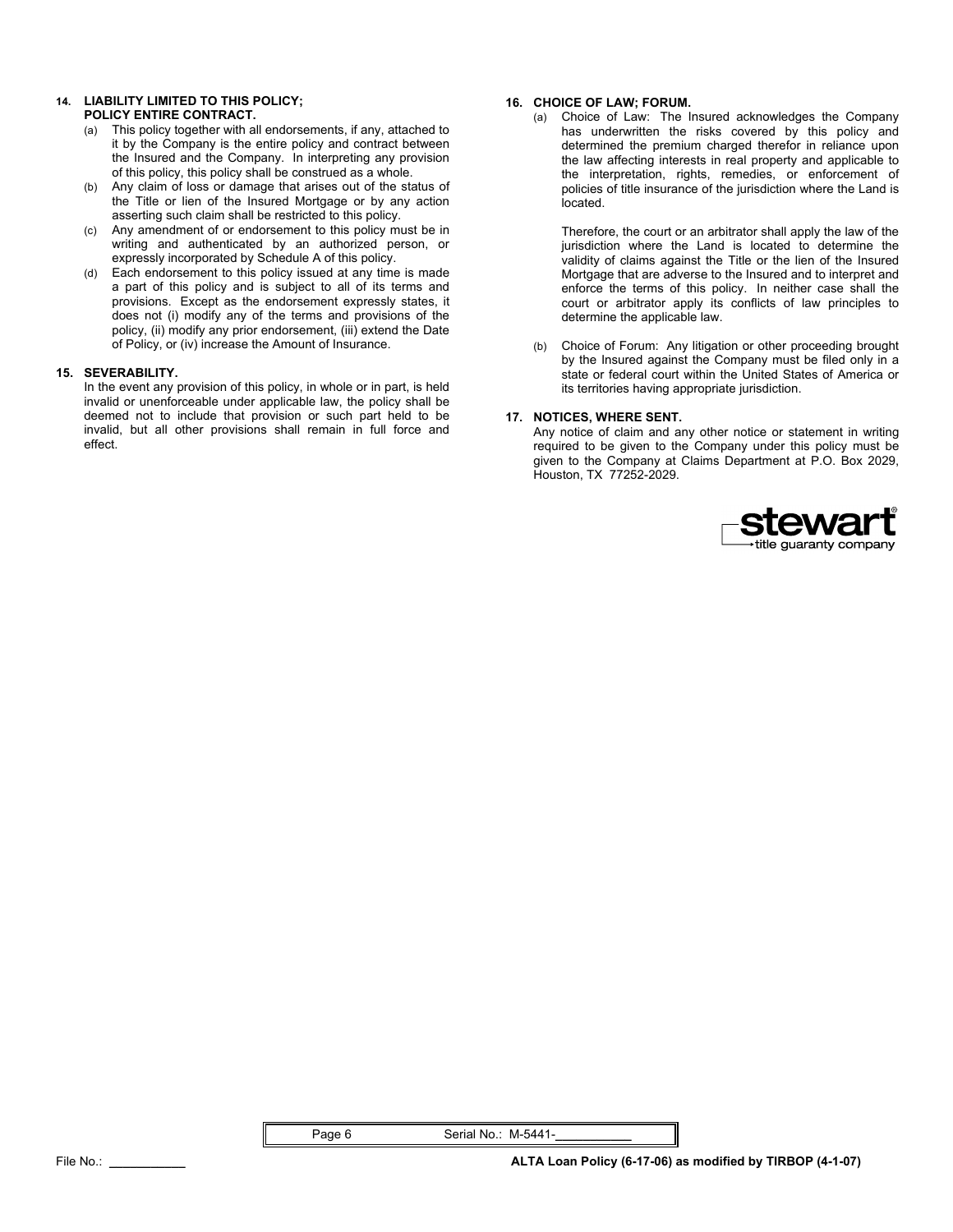# **Stewart Title Guaranty Company**

## **SCHEDULE A**

Order No.: 25050126

Liability: \$290,000.00

Policy No.: M-9994-8370850

Premium Amount.: \$1,050.00

Date of Policy: December 19, 2005 at 8:02 a.m.

1. Name of Insured:

ARGENT MORTGAGE COMPANY, LLC, a Limited Liability Company, organized and existing under the laws Delaware

2. The estate or interest referred to herein is at Date of Policy vested in:

KALE KEPEKAIO GUMAPAC and DIANNE DEE GUMAPAC, husband and wife, as Tenants by the Entirety

3. The estate or interest in the land described in Schedule "C" and which is encumbered by the insured mortgage is:

## FEE SIMPLE ESTATE

4. The mortgage, herein referred to as the insured mortgage, and the assignments thereof, if any, are described as follows:

**MORTGAGE** 

| Mortgagor:   | Kale Kepekaio Gumapac and Dianne Dee Gumapac, husband and wife, as       |
|--------------|--------------------------------------------------------------------------|
|              | Tenants by the Entirety                                                  |
| Mortgagee:   | Argent Mortgage Company, LLC, a Limited Liability Company, organized and |
|              | existing under the laws Delaware                                         |
| Dated:       | December 12, 2005                                                        |
| Recorded.    | December 19, 2005                                                        |
| Document No. | 3368985                                                                  |
| To Secure:   | \$290,000.00                                                             |

5. The land referred to in this policy is described as follows:

## **SEE SCHEDULE C ATTACHED HERETO**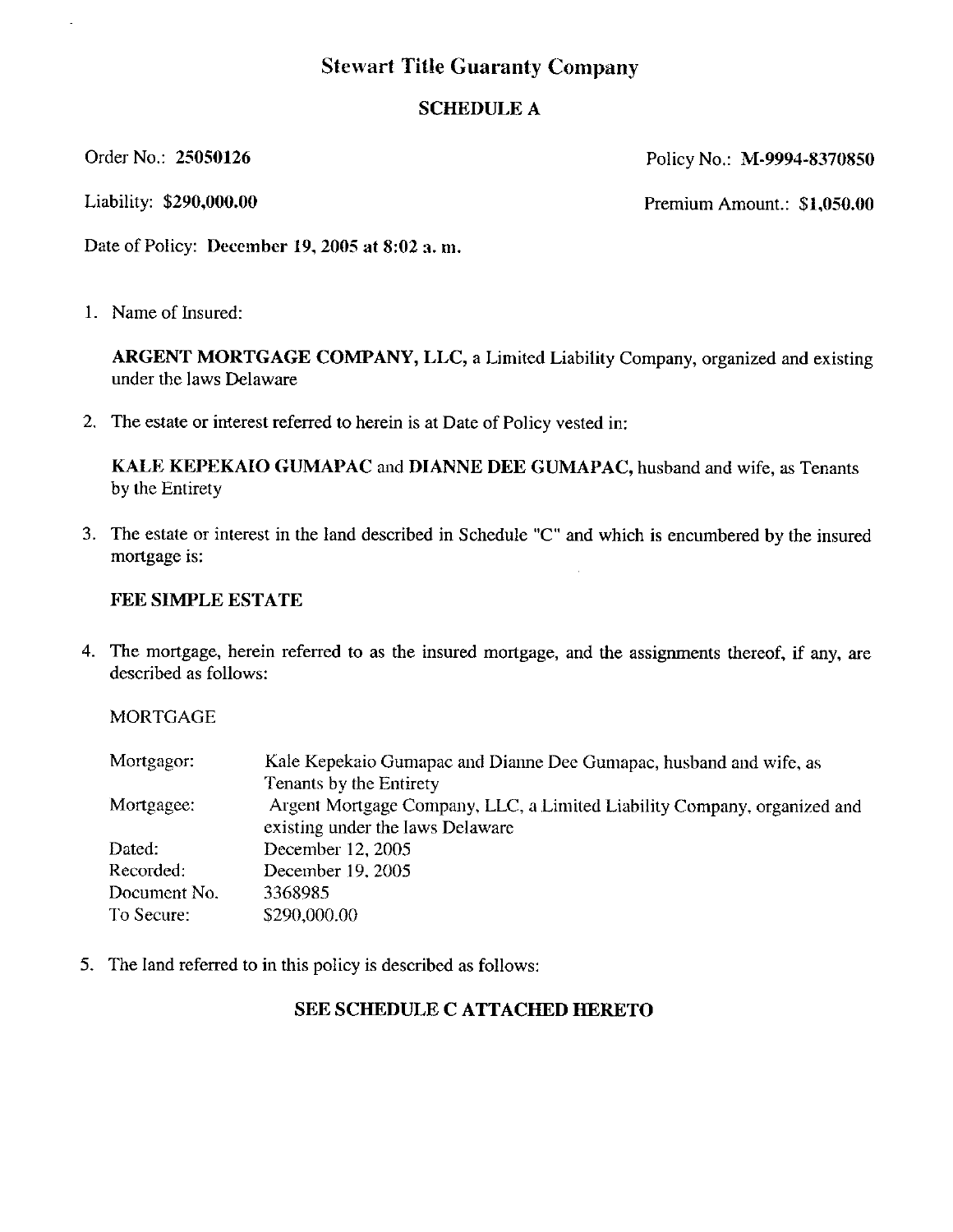## **EXCEPTIONS FROM COVERAGE**

Order No.: 25050126

Policy No.: M-9994-8370850

## PART I

This policy does not insure against loss or damage (and the Company will not pay costs, attorney's fees or expenses) which arise by reason of:

Tax Map Key:  $1<sup>1</sup>$ **TAXES** HAWAII 1-5-055-062

## Hawaii 2005-2006 TAX ROLL

|              | 2005 VALUE | <b>EXEMPTION</b> | <b>NET</b> |
|--------------|------------|------------------|------------|
| <b>BLDG</b>  | 144,300    | 111,800          | 32,500     |
| <b>LAND</b>  | 14,600     |                  | 14,600     |
| <b>TOTAL</b> | 158,900    |                  | 47.100     |

Taxes for the Fiscal Year 2005-2006 are a lien; payable as follows:

| 1st Installment: | \$130.71 | <b>PAID</b>           |
|------------------|----------|-----------------------|
| 2nd Installment: | \$130.70 | DUE FEBRUARY 20, 2006 |

 $2.$ Reservation in favor of the State of Hawaii of all mineral and metallic mines.

 $3.$ AS TO LOTS 60 AND 62 ONLY:

**GRANT** 

| In Favor of: | Lot $58$                                                                                     |
|--------------|----------------------------------------------------------------------------------------------|
| Dated:       | September 24, 1945                                                                           |
| Document No. | 104733                                                                                       |
| Purpose:     | Easement for right-of-way purposes over and across a portion of the land<br>herein described |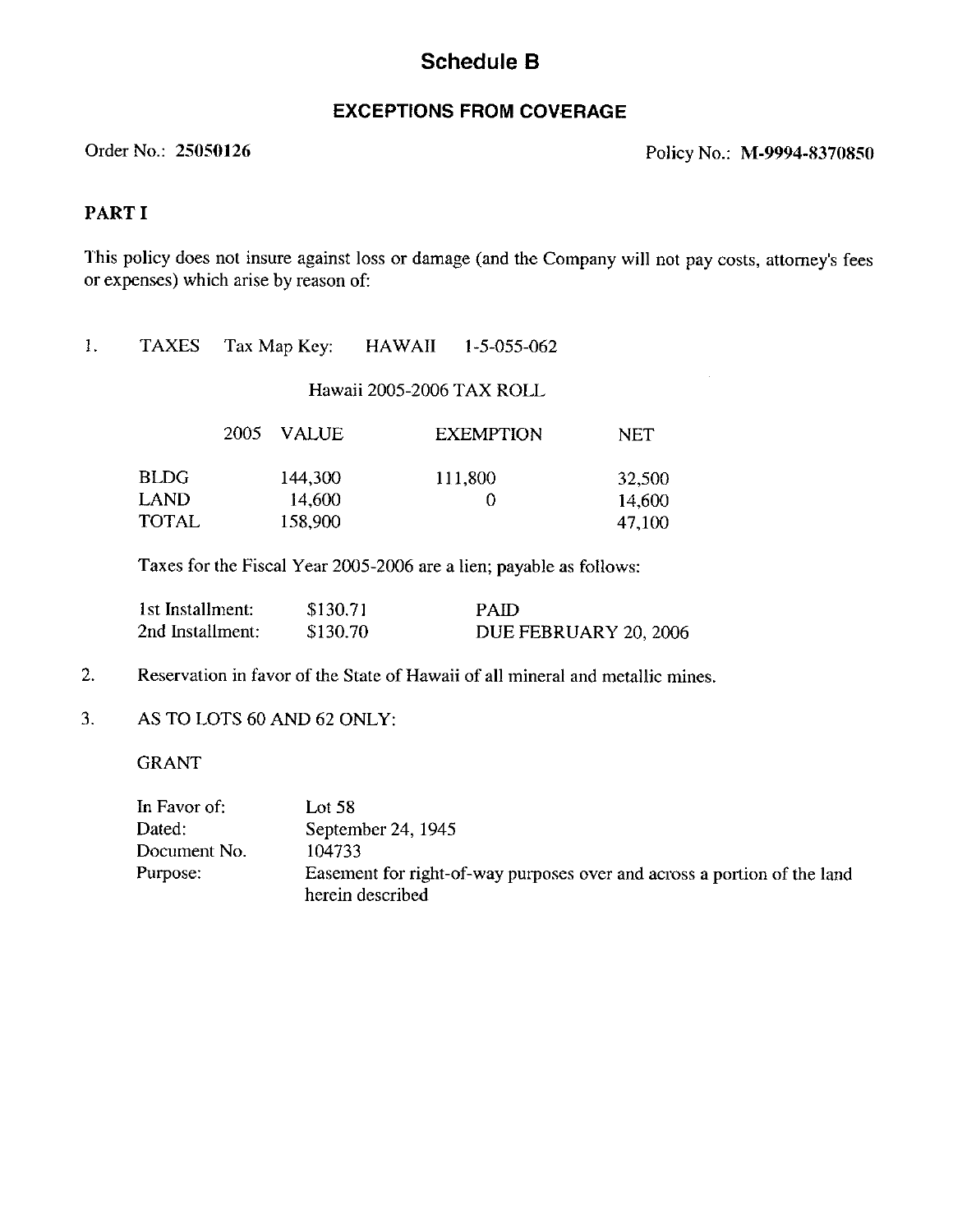## **EXCEPTIONS FROM COVERAGE - (Continued)**

## Order No.: 25050126

Policy No.: M-9994-8370850

- $\overline{4}$ . AS TO LOT 4-B ONLY:
	- a) The terms and provisions of:

LEASE OF RIGHT-OF-WAY

Hawaiian Telephone Company, now known as Hawaiian Telcom, Inc., a In Favor of: Hawaii corporation Dated: May 6, 1955, and thereafter from year to year until terminated Document No. 181820 Term: 30 years from May 6, 1955, &c Purpose: Easement for utility purposes over, under, across and through a portion of the land herein described

 $b)$ Perpetual covenants as contained in Deed

> Dated: October 15, 1965 Document No. 382223 Reservation in favor of Hawaiian Paradise Park Corp., its successors and Re: assigns, to grant licenses, easements and privileges to others in, over, across and through said roadway lots for utilities, access and other service purposes

Unrecorded right of way in favor of Olaa Sugar Company, Limited, as set forth in Deed  $c)$ 

Dated: February 24, 2003 Document No. 2895104

#### 5. AS TO LOTS 62 AND 8387 ONLY:

- a) Easement 29 over and across Lot 62, as shown on Map 10, and Easement 30 over and across Lot 8387, as shown on Map 57, for utility purposes, as set forth by Land Court Order No. 17102, filed on April 24, 1959.
- $b)$ **GRANT**

| In Favor of: | Hilo Electric Light Company, Limited, now known as Hawaii                                    |
|--------------|----------------------------------------------------------------------------------------------|
|              | Electric Light Company, Inc.                                                                 |
| Dated:       | April 24, 1959                                                                               |
| Document No. | 236028                                                                                       |
| Purpose:     | Easement for right-of-way purposes over and across a portion of<br>the land herein described |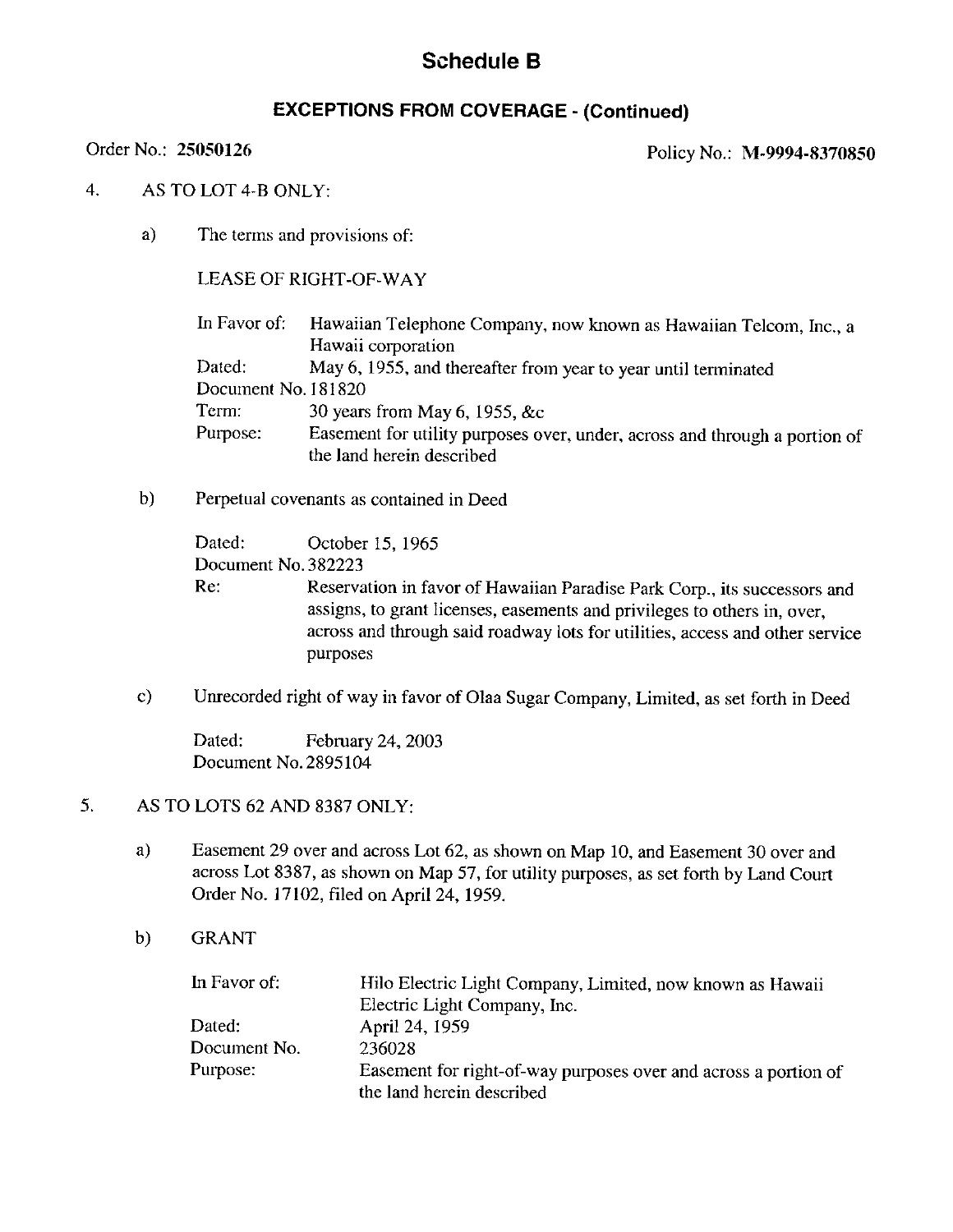## **EXCEPTIONS FROM COVERAGE - (Continued)**

## Order No.: 25050126

Policy No.: M-9994-8370850

AS TO LOTS 60, 62, 8297, 8363, 8385, 8387, 3115, 1 AND 4-B ONLY: 6.

 $a)$ Reservations and exceptions as contained in:

**DEED** 

Dated: July 22, 1964 347375 Document No. to which reference is hereby made

AS TO LOTS 8297, 8363, 8385, 3115 AND 1 ONLY:  $b)$ 

OUITCLAIM ASSIGNMENT OF RESERVATION OF RIGHTS

Said Hawaiian Paradise Park Corp., assigns all of their estate, right, title and interest in and to those certain exceptions, reservations and powers to grant licenses, easements and privileges to others in, over, across and through Roadway Lots for utilities, access and other service purposes, to Paradise Hui Hanalike, a Hawaii nonprofit corporation, as set forth by Land Court Order No. 77755, filed on April 2, 1986.

The effects, if any, of the Supreme Court opinion rendered on April 25, 1983, Supreme Court 7. Case No. 8699, concerning road maintenance fees for the Hawaiian Paradise Park Subdivision, to-wit:

"Roads-abutting lot owners-duty to contribute to maintenance. Where a subdivision is created consisting of lots and private roadways servicing them and the lot deeds are silent as to any duty to contribute to the maintenance of the roads, owners of lots abutting the roads have a legal duty to contribute to necessary road maintenance."

Not noted on the Transfer Certificate of Title referred to herein.) (NOTE:

AS TO THE UNDIVIDED INTEREST IN LOTS 8297 AND 8387 ONLY: 8.

FINAL ORDER OF CONDEMNATION - CIVIL NO. 89-212 - THIRD CIRCUIT COURT

| In Favor of: | State of Hawaii                                                           |
|--------------|---------------------------------------------------------------------------|
| Dated:       | <b>August 20, 1990</b>                                                    |
| Purpose:     | condemnation of a portion of the lots more particularly described therein |

Not noted on the Transfer Certificate of Title referred to herein.) (NOTE: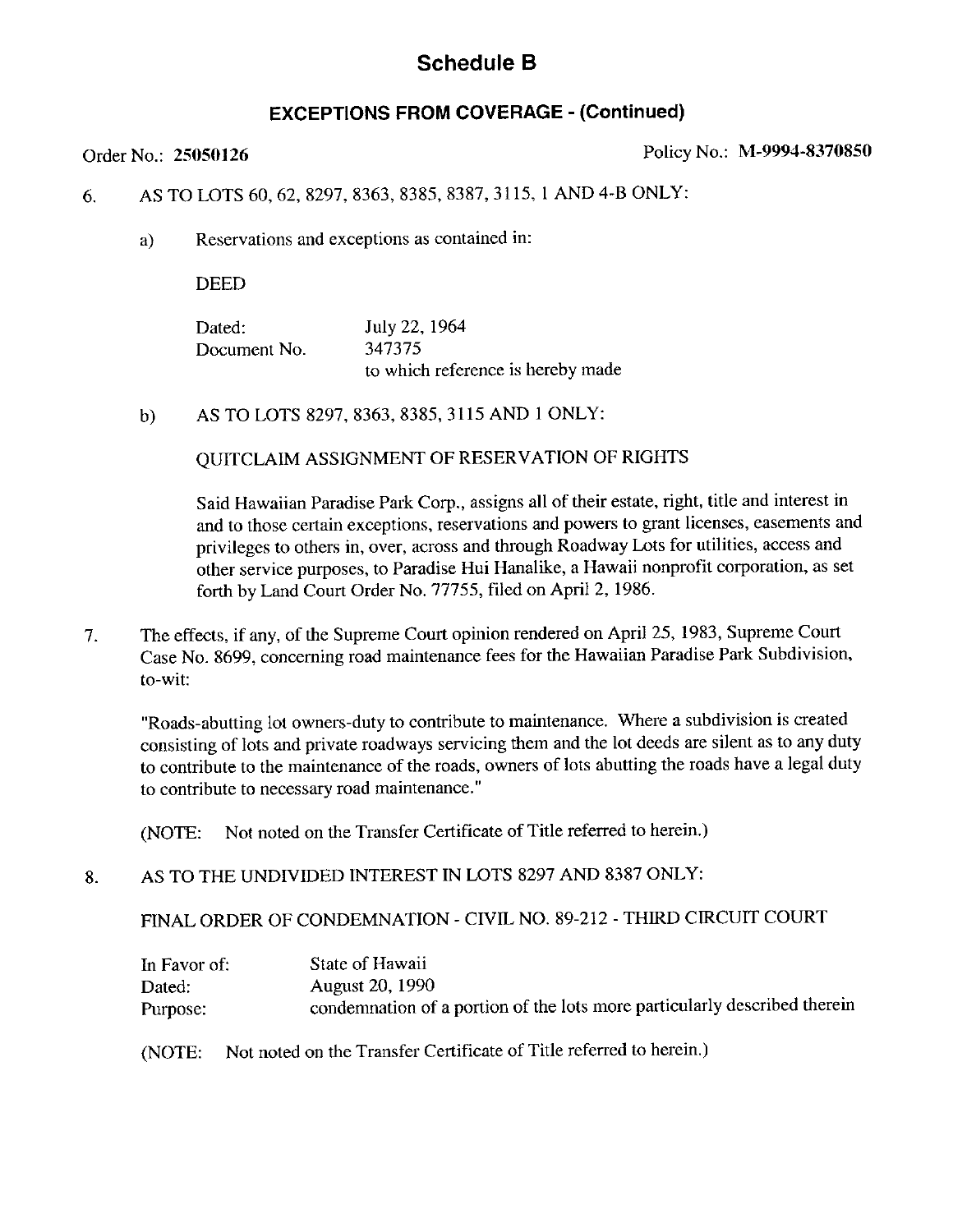## PART II

Order No.: 25050126

Policy No.: M-9994-8370850

In addition to the matters set forth in Part I of this Schedule, the title to the estate or interest in the land described or referred to in Schedule (A) is subject to the following matters, if any be shown, but the Company insures that these matters are subordinate to the lien or charge of the insured mortgage upon the estate or interest:

**NONE**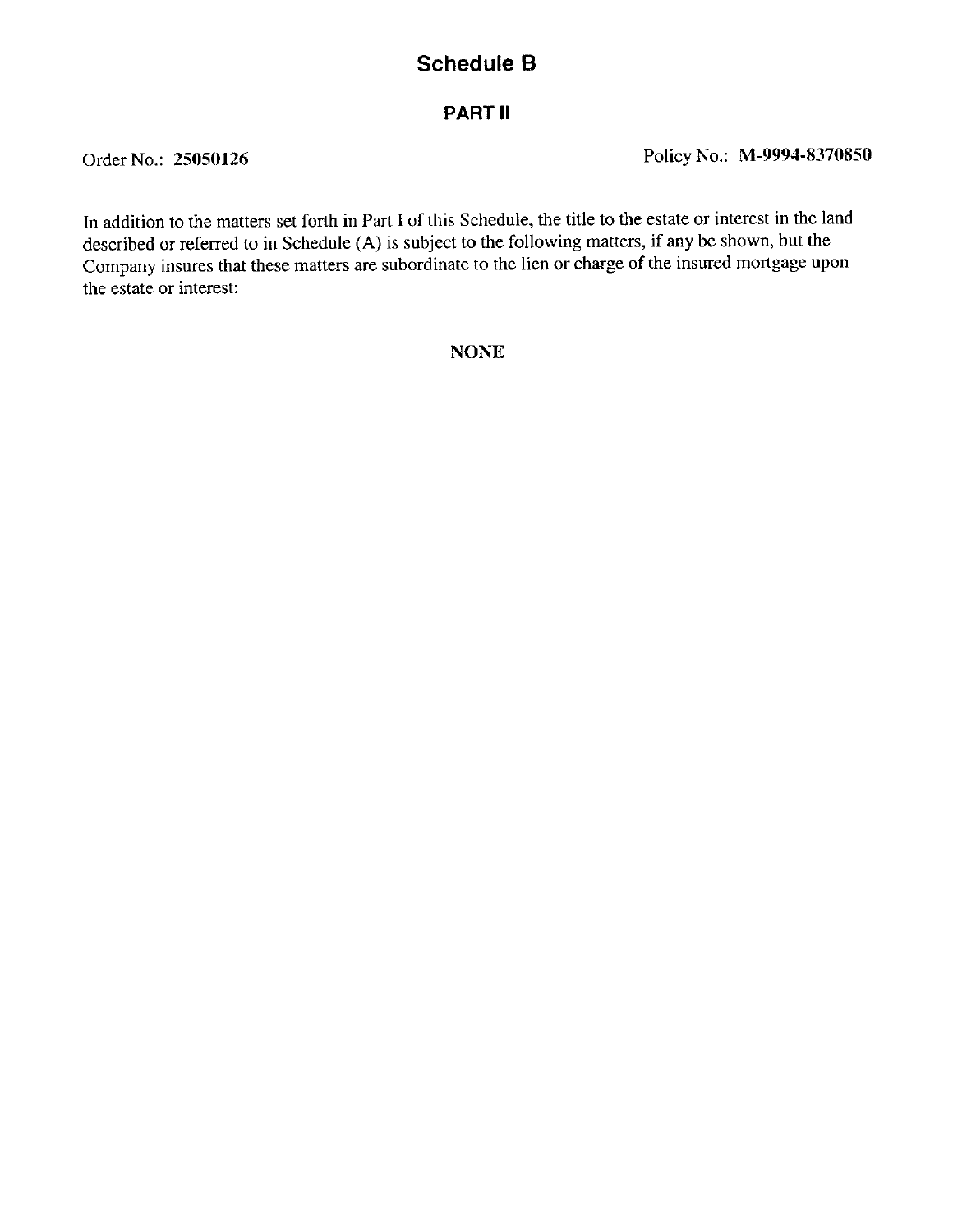## **SCHEDULE C**

All of that certain parcel of land situate at Keaau, District of Puna, Island and County of Hawaii, State of Hawaii, described as follows:

Lot 2787, area 1.00 acre, more or less, Block 7, as shown on Map 58, filed in the Office of the Assistant Registrar of the Land Court of the State of Hawaii with Land Court Application No. 1053 (amended) of W. H Shipman, Limited;

TOGETHER WITH an undivided 1/5750 interest in Lots 60, 62, 8297, 8363, 8385, 8387 and 3115 in Block 7, and Lot 1 in Block 10; as shown on Maps 10, 10, 55, 56, 56, 57, 58 and 65, respectively, of said Land Court Application No. 1053 (amended); and Lot 4-b, as shown on Map 2 of Land Court Application No. 1689 of W. H. Shipman, Limited, to be used in common with others entitled thereto, for roadway and utility purposes only;

Being all of the land described in Transfer Certificate of Title No. 637,651.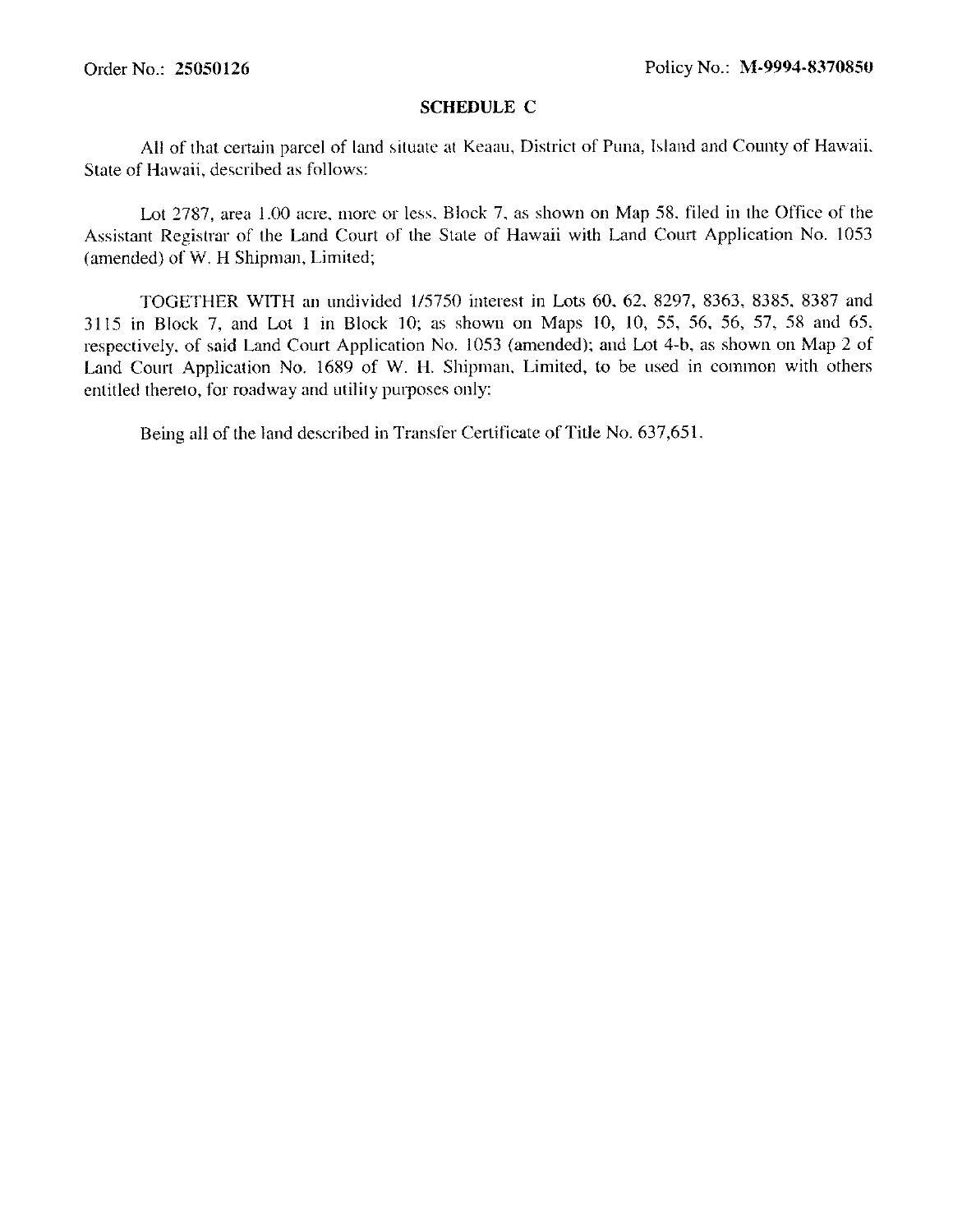## **ENDORSEMENT 100**

#### Attached to and forming a part of Policy No. M-9994-8370850

Issued by

## **Stewart Title Guaranty Company**

The Company hereby insures against loss which the insured shall sustain by reason of any of the following matters:

- $\mathbf{I}$ . Any incorrectness in the assurance which the Company hereby gives:
	- That there are no covenants, conditions or restrictions under which the lien of the mortgage referred to in  $(a)$ Schedule A can be cut off, subordinated, or otherwise impaired;
	- That there are no present violations on the land of any enforceable covenants, conditions or restrictions;  $(b)$
	- That, except as shown in Schedule B, there are no encroachments of buildings, structures or improvements  $(c)$ located on the land onto adjoining lands, nor any encroachments onto the land of buildings, structures or improvements located on adjoining lands.
- Any future violations on the land of any covenants, conditions or restrictions occurring prior to acquisition of  $\overline{2}$ .  $(a)$ title to the estate or interest referred to in Schedule A by the insured, provided such violations result in impairment or loss of the lien of the mortgage referred to in Schedule A, or result in impairment or loss of the title to the estate or interest referred to in Schedule A if the insured shall acquire such title in satisfaction of the indebtedness secured by the insured mortgage;
	- $(b)$ Unmarketability of the title to the estate or interest referred to in Schedule A by reason of any violations on said land, occurring prior to acquisition of title to the estate or interest referred to in Schedule A by the insured, of any covenants, conditions or restrictions.
- Damage to existing improvements, including lawns, shrubbery or trees 3.

Which are located or encroach upon that portion of the land subject to any easement shown in Schedule B, which damage results from the exercise of the right to use or maintain such easement for the purposes for which the same was granted or reserved;

Any final court order or judgment requiring removal from any land adjoining the land of any encroachment shown in 4. Schedule B.

Wherever in this endorsement any or all the words "covenants, conditions or restrictions" appear, they shall not be deemed to refer to or include the terms, covenants and conditions contained in any lease referred to in Schedule A.

For purposes of this endorsement, the words "covenants," "conditions" or "restrictions" shall not be deemed to refer to or include any covenants, conditions or restrictions relating to environmental protection, except to the extent that a notice of a violation or alleged violation affecting the land has been recorded in the public records at Date of Policy and is not excepted in Schedule B.

This endorsement is made a part of the policy and is subject to all of the terms and provisions thereof and of any prior endorsements thereto. Except to the extent expressly stated, it neither modifies any of the terms and provisions of the policy and any prior endorsements, nor does it extend the effective date of the policy and any prior endorsements, nor does it increase the face amount thereof.

Dated: December 19, 2005 at 8:02 a. m.

COUNTERSIGNED:

Authorized Officer or Agent

Security Title Corporation, as Agent for **Stewart Title Guaranty Company**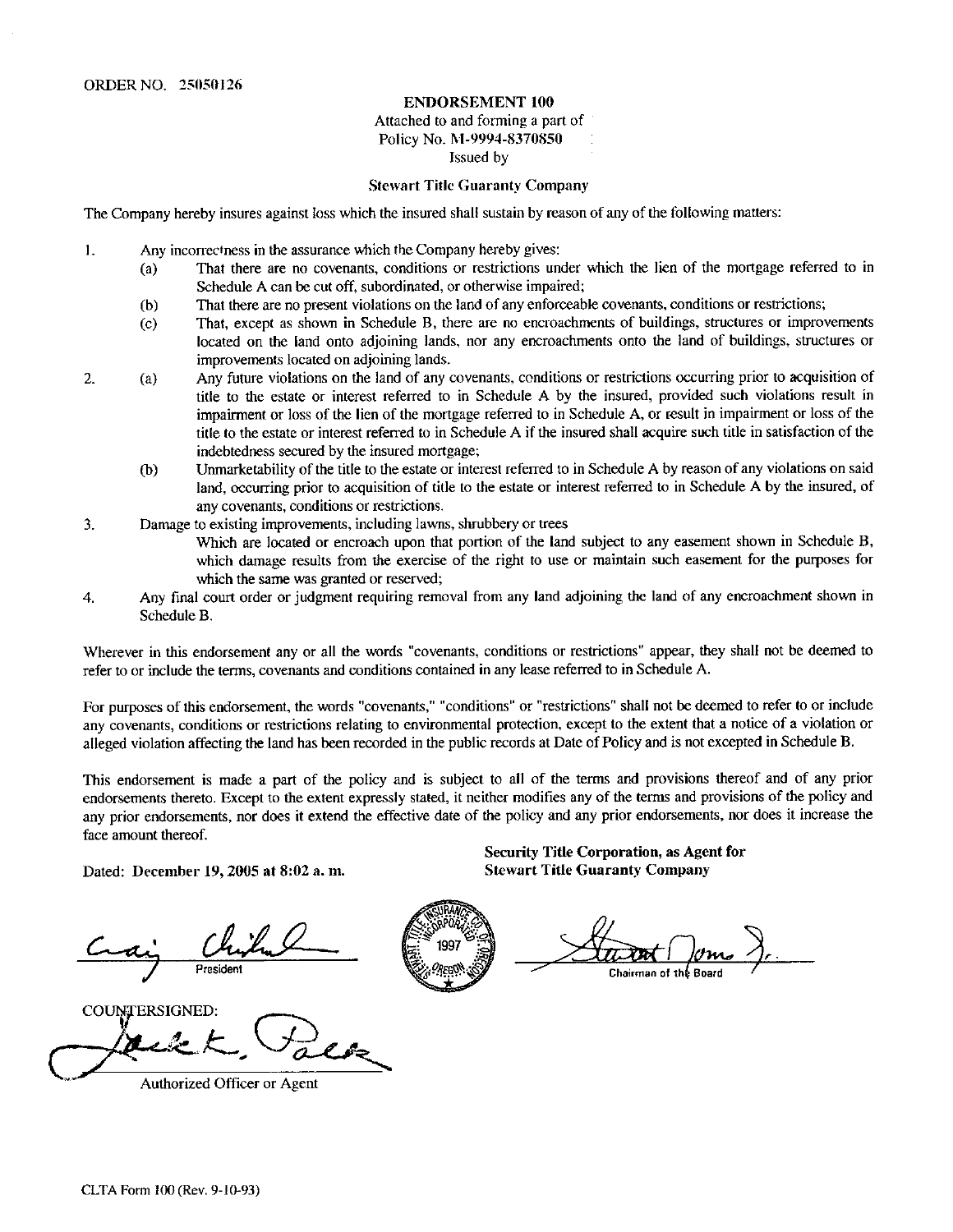## **ENDORSEMENT 110.9** Attached to and forming a part of Policy No. M-9994-8370850 Issued by

## **Stewart Title Guaranty Company**

The insurance afforded by this endorsement is only effective if the land is to be used primarily for residential purposes.

The Company insures the Insured against loss or damage sustained by reason of lack of priority of the lien of the insured mortgage over:

- $(a)$ any environmental protection lien which, at Date of Policy, is recorded in those records established under state statutes at Date of Policy for the purpose of imparting constructive notice of matters relating to real property to purchasers for value and without knowledge, or filed in the records of the clerk of the United States District Court for the district in which the land is located, except as set forth in Schedule B; or
- $(b)$ any environmental protection lien provided for by any state stature in effect at Date of Policy, except environmental protection liens provided by the following state statutes:

**NONE** 

This endorsement is made a part of said policy and is subject to all of the terms and provisions thereof and of any prior endorsements thereto. Except to the extent expressly stated, it neither modifies any of the terms and provisions of the policy and any prior endorsements, nor does it extend the effective date of the policy and any prior endorsements, nor does it increase the face amount thereof.

Dated: December 19, 2005 at 8:02 a.m.

President

COUNTERSIGNED:

Authorized officer or Agent

**Stewart Title Guaranty Company** 

Security Title Corporation, as Agent for

Chairman of thi Boar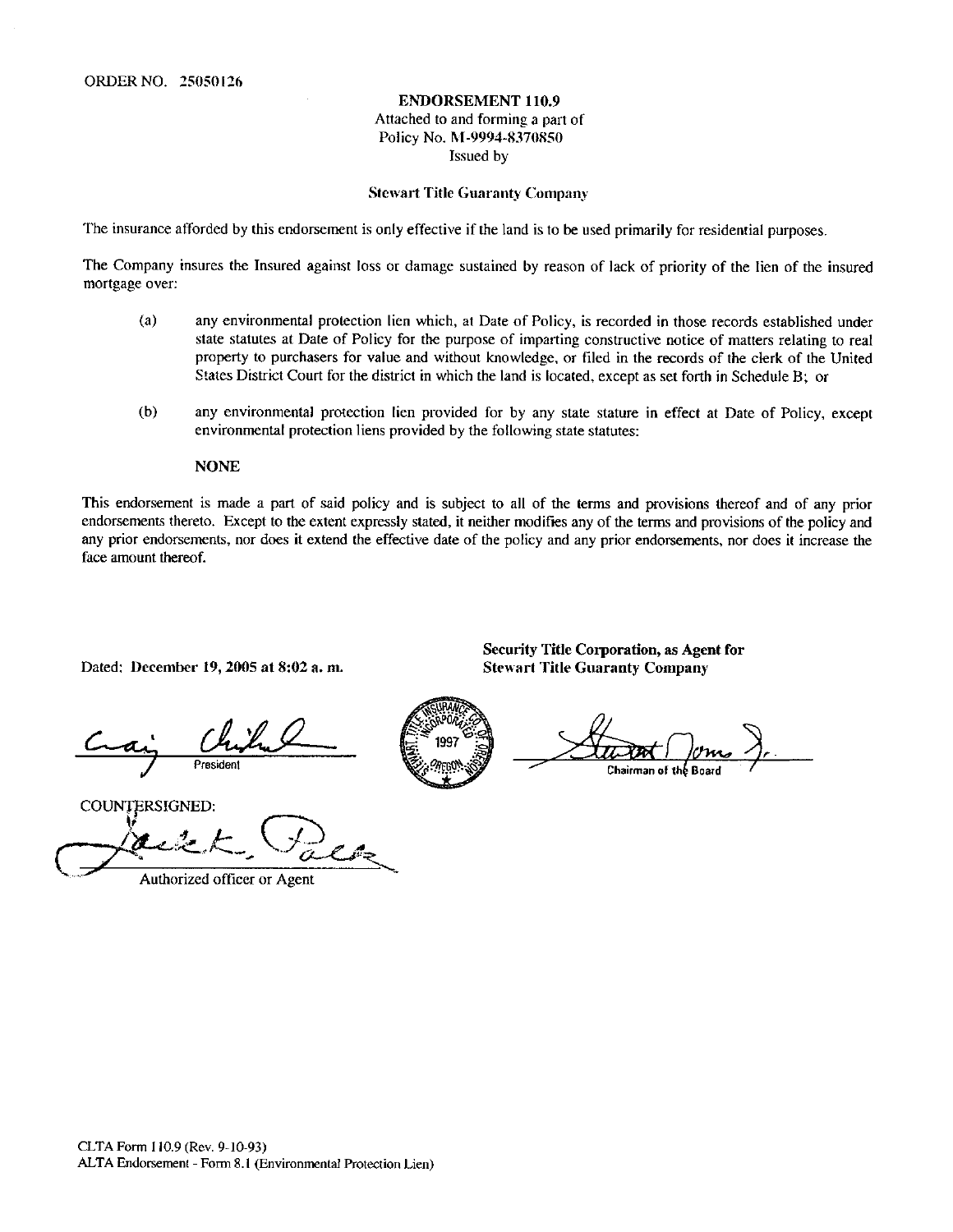## **ENDORSEMENT 116** Attached to and forming a part of Policy No. M-9994-8370850 Issued by

#### **Stewart Title Guaranty Company**

The Company assures the insured that at Date of Policy there is located on said land a single family dwelling known as 15-1716 2nd Avenue, Keaau, H1 96749 and that the map attached to this policy shows the correct location and dimensions of said land according to those records which, under the recording laws impart said notice as to said land.

The Company hereby insures the insured against loss which the insured shall sustain in the event that the assurance herein shall prove to be incorrect.

The total liability of the Company under said policy and any endorsements therein shall not exceed, in the aggregate, the face amount of said policy and costs which the Company is obligated under the conditions and stipulations thereof to pay,

This endorsement is made a part of said policy and is subject to the exclusions from coverage, schedules, conditions and stipulations therein, except as modified by the provisions hereof.

Dated: December 19, 2005 at 8:02 a.m.

President

COUNTERSIGNED: Authorized officer or Agent

Security Title Corporation, as Agent for **Stewart Title Guaranty Company** 

Chairman of thế Boari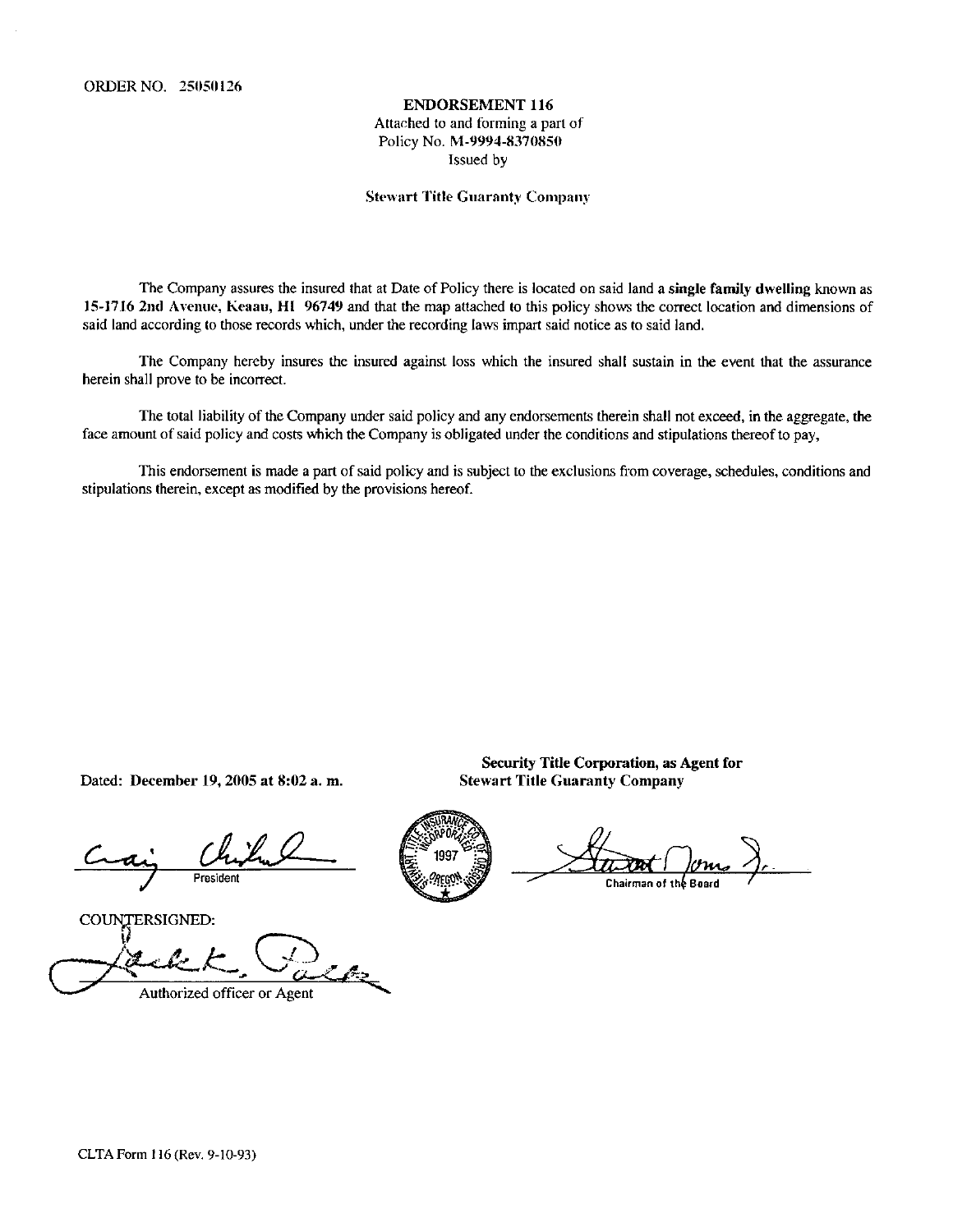**ENDORSEMENT 100.29** Attached to and forming a part of Policy No. M-9994-8370850 Issued by

## **Stewart Title Guaranty Company**

The Company insures the insured against loss which the insured shall sustain by reason of

damage to existing improvements, including lawns, shrubbery or trees, resulting from the exercise of any right to use the surface of the land for the extraction or development of the minerals excepted from the description of the land or shown as a reservation in Schedule B.

This endorsement is made a part of the policy and is subject to all the terms and provisions thereof and of any prior endorsements thereto. Except to the extent expressly stated, it neither modifies any of the terms and provisions of the policy and any prior endorsements, nor does it extend the effective date of the policy and any prior endorsements, nor does it increase the face amount thereof..

Dated: December 19, 2005 at 8:02 a.m.

President

COUNTERSIGNED: Authorized officer or Agent

**Security Title Corporation, as Agent for Stewart Title Guaranty Company** 

Chairman of the